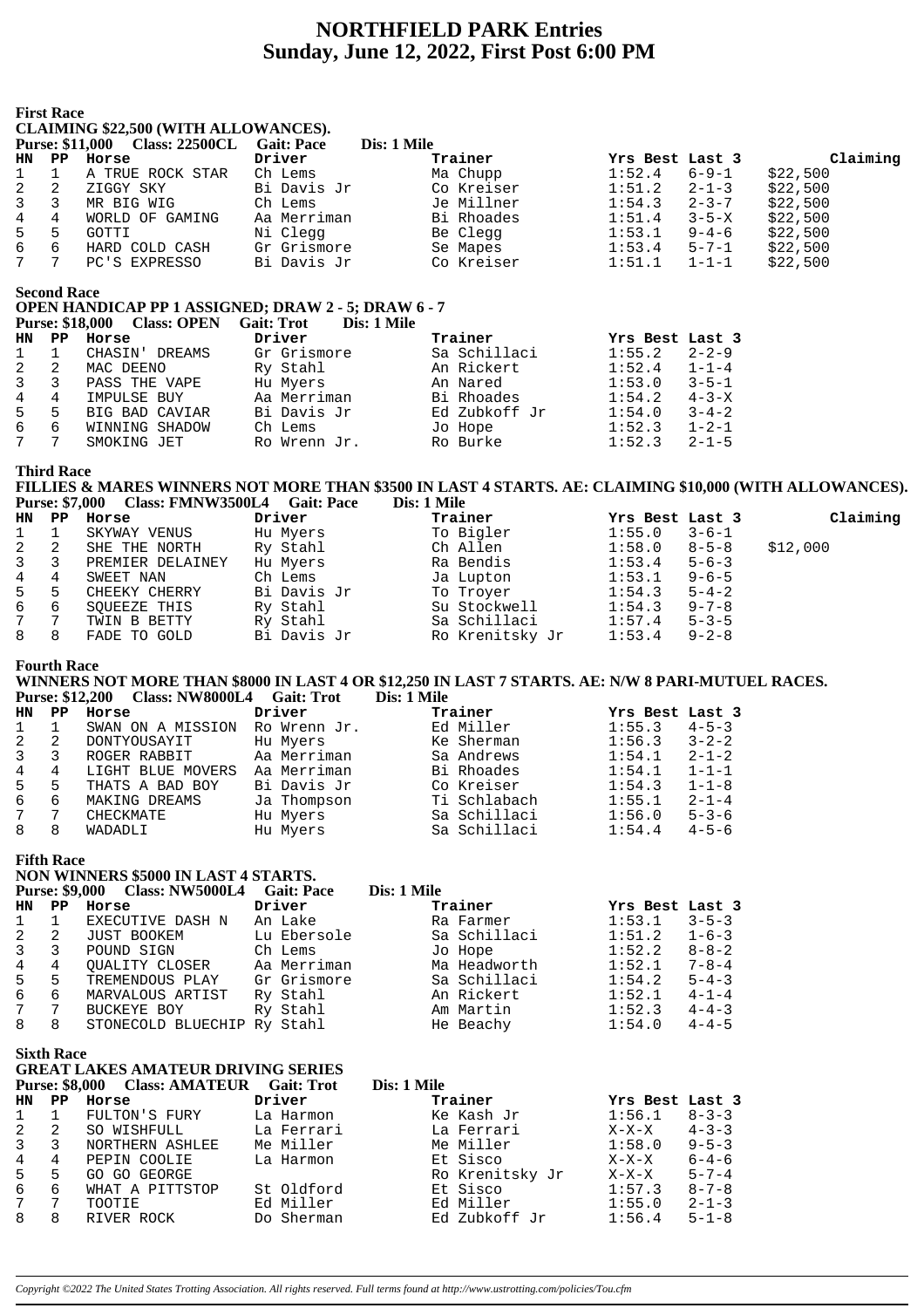#### **Seventh Race** FILLIES & MARES NON WINNERS \$1250 IN LAST 4 STARTS THAT ARE N/W \$10,000 IN 2022. AE: CLAIMING \$6000 (WITH ALLOWANCES). THAT ARE N/W \$2250 IN LAST 4 STARTS. **Tile**

| Purse: \$4,000 Class: FMNW1250L4 Gait: Pace | <b>Dis: 1 M</b> |
|---------------------------------------------|-----------------|

|                  | HN PP | Horse                          | Driver       | Trainer     | Yrs Best Last 3 |                  | Claiming |
|------------------|-------|--------------------------------|--------------|-------------|-----------------|------------------|----------|
| $1 \quad 1$      |       | BEND THE KNEE Bi Davis Jr      |              | Co Kreiser  |                 | $1:58.4$ $2-8-4$ | \$7,200  |
| $2 \quad 2$      |       | AMAZING GRACIEJANE Ke Kash Jr  |              | Ga Waple    | $X-X-X$         | $5 - 3 - 7$      |          |
| $3 \overline{3}$ |       | OFFICIAL TREASURE              | Aa Merriman  | Jo Oliverio | 1:53.4          | $3 - 5 - 6$      |          |
|                  |       | 4 4 LYONS GINGERNINJA Ja Baird |              | Rh Patrick  | $X-X-X$         | $6 - 7 - 5$      |          |
| 5 5              |       | BA BA BA BANANA     Ni Cleqq   |              | Be Clegg    | X-X-X           | $3 - 8 - 5$      |          |
| 6 6              |       | MCMAEDLE                       | Aa Merriman  | Ke Kash Jr  | 1:57.2          | $3 - 7 - 5$      | \$7,200  |
| 7 7              |       | SAND SONYA                     | Lu Ebersole  | Ro Winters  | $X-X-X$         | $5 - 4 - 6$      |          |
| 8                | 8     | MS GRAY SEA                    | Bi Davis Jr  | Th Hall     | $X-X-X$         | $4 - 6 - 6$      |          |
| 9                | [9    | SARA JANE                      | Ro Wrenn Jr. | As Burke    | $X-X-X$         | $7 - 5 - 7$      |          |

## **Eighth Race**

# FILLIES & MARES NON WINNERS \$2250 IN LAST 4 STARTS THAT ARE N/W \$20,000 IN 2022.

|             |                 | Purse: 35,000 Class: FININ WZZ50L4 Gall: Pace |            | DIS: 1 MHE    |
|-------------|-----------------|-----------------------------------------------|------------|---------------|
| <b>TTAT</b> | <b>DD</b> Hames |                                               | Dealers of | <b>maadaa</b> |

| HN.            | PP | Horse                          | Driver       | Trainer       | Yrs Best Last 3 |             |
|----------------|----|--------------------------------|--------------|---------------|-----------------|-------------|
| $\mathbf{1}$   |    | AVERYS HAILSTORM               | Hu Myers     | Ed Miller     | 1:55.3          | $4 - 3 - 4$ |
| 2              | 2  | ARYA AGAIN                     | Do Irvine Jr | B Umholtz     | $X-X-X$         | $7 - 3 - 8$ |
| $\overline{3}$ |    | COFFEE HOUSE                   | Aa Merriman  | Ch Flickinger | 1:58.1          | $9 - 6 - 3$ |
| 4              | 4  | MAD MAUDE                      | Jo Mapes     | Ri Mapes      | 1:55.3          | $7 - 2 - 2$ |
| 5              | 5  | DON'TMAKEAFOOLOFME             | Lu Ebersole  | Ca Hollar     | 1:54.3          | $6 - 4 - 3$ |
| 6              | 6  | WE ARE DREAMING                | Hu Myers     | Sa Schillaci  | 1:53.3          | $4 - 9 - 6$ |
| $7\degree$     |    | PRICELESS SHADOW               | Ni Clegg     | Be Clegg      | 1:55.2          | $5 - 3 - 6$ |
| 8              | 8  | CINDERELLA DELIGHT Bi Davis Jr |              | Co Kreiser    | 1:53.0          | $7 - 4 - 5$ |
|                | 9  | BOOGIE ROLL                    | Bi Davis Jr  | C Loney       | 1:54.2          | $2 - 9 - 7$ |
|                |    |                                |              |               |                 |             |

#### **Ninth Race**

#### WINNERS NOT MORE THAN \$3500 IN LAST 4 STARTS. AE: CLAIMING \$10,000 (WITH ALLOWANCES) Purse: \$7,000 Class: NW3500L4 Gait: Pace Dis: 1 Mile

| HN PP       |                 | Horse                               | Driver       | Trainer      | Yrs Best Last 3  |              | Claiming |
|-------------|-----------------|-------------------------------------|--------------|--------------|------------------|--------------|----------|
| $1 \quad 1$ |                 | TRUE TO MACH                        | Aa Merriman  | Ma Headworth | $1:52.3$ $5-6-4$ |              |          |
| 2           | - 2             | FLY CHARLEY FLY                     | Lu Ebersole  | Je Ebersole  | 1:53.0           | $8 - 5 - 7$  |          |
| 3 3         |                 | BEACH PRO                           | Ro Wrenn Jr. | Tr Jones     | $1:53.0$ $5-5-5$ |              | \$10,000 |
| 4           | 4               | SILENT SPLENDOR                     | Ni Clegg     | Be Clegg     | 1:53.3           | $7 - 7 - 7$  |          |
|             |                 | 5 5 J J TANNER                      | An Lake      | Ra Farmer    | 1:53.1           | $2 - 8 - 6$  |          |
|             |                 | 6 6 LAUGHAGAIN HANOVER Ro Wrenn Jr. |              | Ro Burke     | $1:50.1$ $5-6-4$ |              |          |
| 7           | $7\overline{ }$ | J M JET SET                         | Bi Davis Jr  | Co Kreiser   | 1:53.1           | $2 - 6 - 7$  |          |
| 8           | - 8             | FORT EL SAID                        | Hu Myers     | Ja Lupton    | 1:53.4           | $10 - 1 - 6$ | \$10,000 |
| 9           | [9              | HEARTLAND DANDY                     | Bi Davis Jr  | C Loney      | 1:52.4           | $5 - 5 - 3$  |          |

#### **Tenth Race**

### NON WINNERS \$6500 IN LAST 4 STARTS.

| THAT METAL AND AGAIN THE EVALUATION |                  |                   |                                        |        |                 |  |  |  |  |
|-------------------------------------|------------------|-------------------|----------------------------------------|--------|-----------------|--|--|--|--|
|                                     |                  | <b>Gait: Pace</b> | Dis: 1 Mile                            |        |                 |  |  |  |  |
| PP                                  | Horse            | Driver            | Trainer                                |        |                 |  |  |  |  |
|                                     | BIG BAD WHAMO    | Ry Stahl          | Co Deyermand                           | 1:58.4 | $4 - 1 - 8$     |  |  |  |  |
| 2                                   | ABSOLUT ROCKS    | Ro Wrenn Jr.      | C Loney                                | 1:50.1 | $6 - 6 - 1$     |  |  |  |  |
| 3                                   | VAGUE TRACES     | Bi Davis Jr       | Jo Ciocca Jr.                          | 1:53.3 | $2 - 2 - 5$     |  |  |  |  |
| 4                                   | LYONS SNYDER     | Ch Lems           | Ma Chupp                               | 1:52.2 | $8 - 4 - 1$     |  |  |  |  |
| 5                                   | CALVIN K         | Aa Merriman       | Bi Rhoades                             | 1:52.0 | $6 - 3 - 5$     |  |  |  |  |
| 6                                   | FREEDOM WARRIOR  | Bi Davis Jr       | Je Millner                             | 1:52.0 | $1 - 6 - 2$     |  |  |  |  |
| 7                                   | SLEEPING SINGLE  | Bi Davis Jr       | He Hagerman                            | 1:53.2 | $7 - 4 - 1$     |  |  |  |  |
| 8                                   | DOCDOR FRISKIE   | Gr Grismore       | Sa Schillaci                           | 1:52.2 | $3 - 7 - 1$     |  |  |  |  |
| 9                                   | LONG LEGGED JOHN | Aa Merriman       | Ke Kash Jr                             | 1:54.4 | $4 - 6 - 4$     |  |  |  |  |
|                                     |                  |                   | <b>Purse: \$11,000 Class: NW6500L4</b> |        | Yrs Best Last 3 |  |  |  |  |

#### **Eleventh Race**

GUARANTEED \$10,000 PICK 4 STARTS HERE WINNERS NOT MORE THAN \$8000 IN LAST 4 STARTS. AE: N/W 8 PARI-MUTUEL RACES.  $-1$  $\sim$   $\sim$   $\sim$ 

|     | <b>Purse: \$12,200 Class: NW8000L4</b><br>Gait: Pace |                    |              | Dis: 1 Mile  |                       |
|-----|------------------------------------------------------|--------------------|--------------|--------------|-----------------------|
| HN. | PP                                                   | Horse              | Driver       | Trainer      | Yrs Best Last 3       |
|     |                                                      | TOOT TOOT N        | Ry Stahl     | Je Millner   | 1:51.4<br>$7 - 2 - 8$ |
| 2   | - 2                                                  | UNCLE REIMUS       | Ro Wrenn Jr. | Et Sisco     | $9 - 2 - 6$<br>1:51.4 |
| 3   | $\overline{\phantom{a}3}$                            | JUST TOYIN WITH YA | Ch Lems      | Jo Hope      | 1:51.4<br>$2 - 6 - 1$ |
|     | 4                                                    | MUSIC IS ART       | Aa Merriman  | Ma Headworth | 1:52.1<br>$7 - 6 - 1$ |
| 5   | 5                                                    | SLATER             | Pa Beeler    | Pa Beeler    | 1:53.4<br>$2 - 2 - 5$ |
| 6   | 6                                                    | SURREAL IDEAL      | Ro Wrenn Jr. | Ve Beachy    | $2 - 2 - 1$<br>1:51.1 |
|     | -7                                                   | KB MAC             | Hu Myers     | Da Venier    | 1:53.3<br>$7 - 1 - 2$ |
| 8   | 8                                                    | MELODIES MAJOR     | Gr Grismore  | Sa Schillaci | 1:51.0<br>$3 - 1 - 1$ |